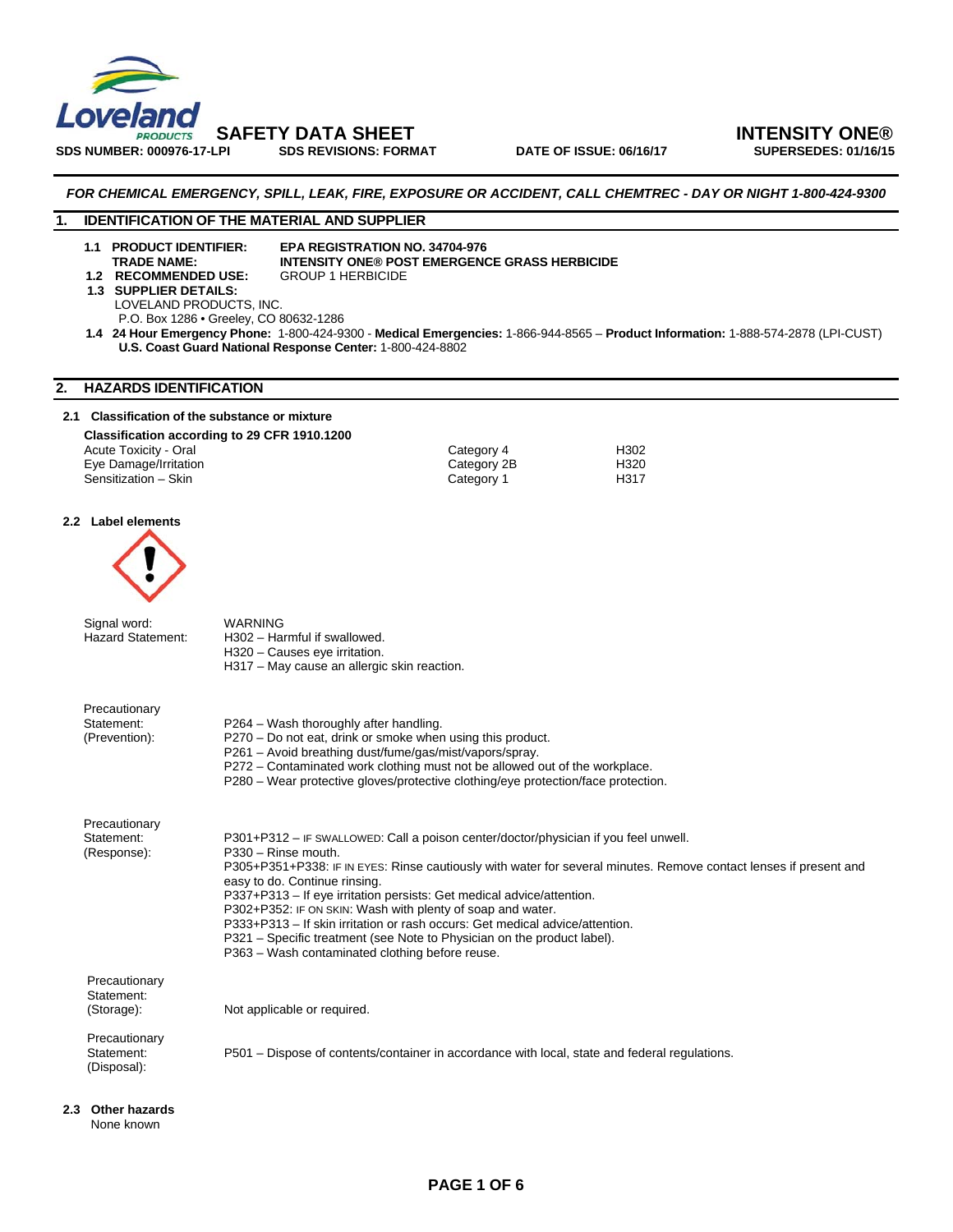

### **3. COMPOSITION, INFORMATION ON INGREDIENTS**

#### **3.1 Substances**

### **3.2 Mixtures**

### **Classification according to 29 CFR 1910.1200**

| Chemical Name:<br>Clethodim                | CAS No.<br>99129-21-2 | Concentration<br>$[\%]$<br>12.60 |
|--------------------------------------------|-----------------------|----------------------------------|
| *Other ingredients<br>contains Naphthalene | n/a<br>$91 - 20 - 3$  | 87.40                            |

\*Ingredients not specifically listed are non-hazardous and are to be considered proprietary or confidential business information per 29 CFR 1910.1200(i)

### **4. FIRST AID MEASURES**

### **4.1 Description of First Aid Measures**

Get medical attention if symptoms occur.

| If in eyes:             | Hold eye open and rinse slowly and gently with water for 15-20 minutes. Remove contact lenses, if present, after the first 5<br>minutes, then continue rinsing eye. Call a poison control center or doctor for treatment advice.                                                |
|-------------------------|---------------------------------------------------------------------------------------------------------------------------------------------------------------------------------------------------------------------------------------------------------------------------------|
| If on skin or clothing: | Take of contaminated clothing. Rinse skin immediately with plenty of water for 15-20 minutes. Call a poison control center or<br>doctor for treatment advice.                                                                                                                   |
| If swallowed:           | Call a poison control center or doctor immediately for treatment advice. Have person sip a glass of water if able to swallow.<br>Do not induce vomiting unless told to do so by the poison control center or doctor. Do not give anything by mouth to an<br>unconscious person. |
| If inhaled:             | Move person to fresh air. If person is not breathing, call 911 or an ambulance, then give artificial respiration, preferably<br>mouth-to-mouth if possible. Call a poison control center or doctor for further treatment advice.                                                |

### **4.2 Most Important Symptoms and Effects, Acute and Delayed**

Symptoms: Oral: Harmful if swallowed.

Eyes: Causes moderate eye irritation.

#### **4.3 Immediate Medical Attention and Special Treatment**

Treatment: Treat symptomatically. Symptoms may be delayed.  **FOR A MEDICAL EMERGENCY INVOLVING THIS PRODUCT CALL: 1-866-944-8565** Take container, label or product name with you when seeking medical attention.

**NOTES TO PHYSICIAN:** Ingestion of this product or subsequent vomiting can result in aspiration of light hydrocarbon liquid, which can cause pneumonitis. If ingested, probable mucosal damage may contraindicate the use of gastric lavage.

### **5. FIRE FIGHTING MEASURES**

### **5.1 EXTINGUISHING MEDIA:** Suitable Extinguishing Media: Use medium appropriate to surrounding fire. Dry chemical, carbon dioxide (CO<sub>2</sub>), alcohol foam, foam, water spray or fog. **5.2 SPECIAL HAZARDS ARISING FROM THE SUBSTANCE OR MIXTURE:**

 Specific Hazards During Firefighting: Ammonia, oxides of nitrogen, chlorine-containing compounds and other unknown materials may be formed in a fire situation.

### **5.3 SPECIAL PROTECTIVE EQUIPMENT AND PRECAUTIONS FOR FIREFIGHTERS**  Special Protective Equipment for Firefighters: Self-contained breathing apparatus and full protective gear should be worn in fighting large fires involving chemicals. Use water spray to keep fire exposed containers cool. Keep people away. Isolate fire and deny unnecessary entry.

### **PAGE 2 OF 6**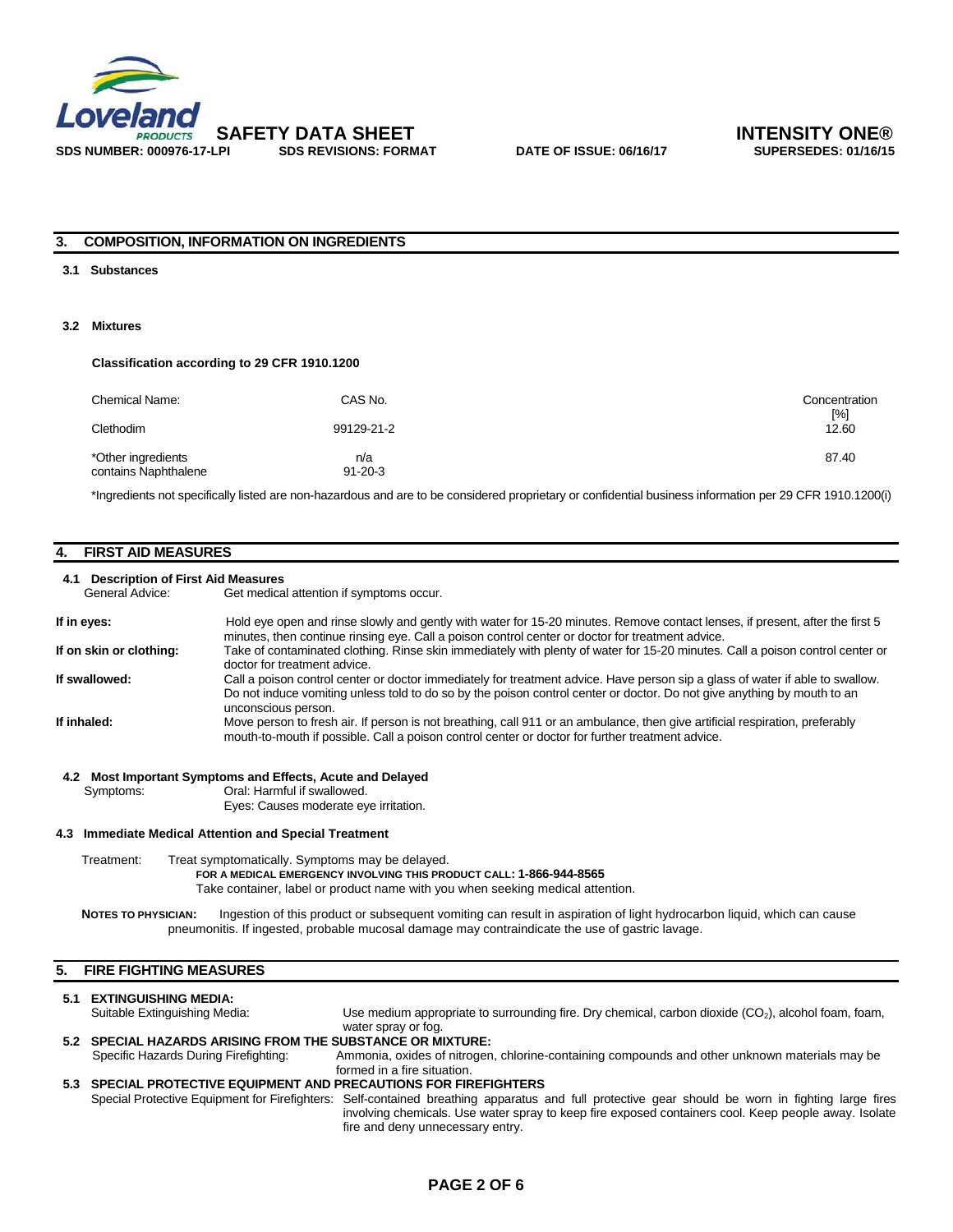

| 6.                                                            | <b>ACCIDENTAL RELEASE MEASURES</b>                                      |                                                                                                                                                                                                                                                             |  |  |  |
|---------------------------------------------------------------|-------------------------------------------------------------------------|-------------------------------------------------------------------------------------------------------------------------------------------------------------------------------------------------------------------------------------------------------------|--|--|--|
|                                                               | 6.1 PERSONAL PRECAUTIONS, PROTECTIVE EQUIPMENT AND EMERGENCY PROCEDURES |                                                                                                                                                                                                                                                             |  |  |  |
|                                                               | Personal Precautions:                                                   | Avoid inhalation of vapors and spray mist and contact with skin and eyes. Ensure adequate ventilation.<br>Wear suitable protective clothing.                                                                                                                |  |  |  |
| <b>6.2 ENVIRONMENTAL PRECAUTIONS</b>                          |                                                                         |                                                                                                                                                                                                                                                             |  |  |  |
|                                                               | <b>Environmental Precautions:</b>                                       | Do not apply directly to water, or to areas where surface water is present or to intertidal areas below<br>the mean high water mark. Do not contaminate water when disposing of equipment washwaters or<br>rinsate.                                         |  |  |  |
| <b>6.3 METHODS AND MATERIALS FOR CONTAINMENT AND CLEAN-UP</b> |                                                                         |                                                                                                                                                                                                                                                             |  |  |  |
|                                                               | Methods for Clean-Up:                                                   | Large Spills: Stop the flow of material, if this is without risk. Dike the spilled material, where this is<br>possible. Absorb in vermiculite, dry sand or earth and place into containers. After removal flush<br>contaminated area thoroughly with water. |  |  |  |
|                                                               |                                                                         | Small Spills: Wipe up with absorbent material (e.g. cloth, fleece). Clean surface thoroughly to<br>Remove residual contamination.                                                                                                                           |  |  |  |
|                                                               |                                                                         | Never return spills to original containers for re-use.                                                                                                                                                                                                      |  |  |  |
|                                                               | <b>HANDLING AND STORAGE</b>                                             |                                                                                                                                                                                                                                                             |  |  |  |
| 7.1                                                           | <b>PRECAUTIONS FOR SAFE HANDLING:</b><br>Advice on Safe Handling:       | Wash hands before eating, drinking, chewing gum, using tobacco or using the toilet. Remove clothing                                                                                                                                                         |  |  |  |

### **7.2 CONDITIONS FOR SAFE STORAGE:**

immediately if pesticide gets inside. Then wash thoroughly and put on clean clothing. Remove PPE immediately after handling this product. Wash the outside of gloves before removing. As soon as possible, wash thoroughly and change into clean clothing. Do not use near fire or open flame.

Requirements for Storage Areas and Containers: Keep pesticide in original container. Do not put concentrate or dilute into food or drink containers. Store in cool, dry place. Do not store diluted spray. Do not contaminate water, food or feed by storage or disposal.

### **8. EXPOSURE CONTROLS / PERSONAL PROTECTION**

| 8.1                                                                                                                                                                                                                                                                                                                                                                                                                                                                                                                                                   | <b>CONTROL PARAMETERS:</b>                                                                                                                                                                                |                                                                                                                                 |                                      |  |  |
|-------------------------------------------------------------------------------------------------------------------------------------------------------------------------------------------------------------------------------------------------------------------------------------------------------------------------------------------------------------------------------------------------------------------------------------------------------------------------------------------------------------------------------------------------------|-----------------------------------------------------------------------------------------------------------------------------------------------------------------------------------------------------------|---------------------------------------------------------------------------------------------------------------------------------|--------------------------------------|--|--|
|                                                                                                                                                                                                                                                                                                                                                                                                                                                                                                                                                       | <b>OCCUPATIONAL EXPOSURE LIMITS</b>                                                                                                                                                                       |                                                                                                                                 |                                      |  |  |
|                                                                                                                                                                                                                                                                                                                                                                                                                                                                                                                                                       | U.S. Workplace Exposure Level (ACGIH) TLVs                                                                                                                                                                |                                                                                                                                 |                                      |  |  |
|                                                                                                                                                                                                                                                                                                                                                                                                                                                                                                                                                       | <b>Components</b>                                                                                                                                                                                         | Type                                                                                                                            | Value                                |  |  |
|                                                                                                                                                                                                                                                                                                                                                                                                                                                                                                                                                       | Naphthalene                                                                                                                                                                                               | <b>TLV</b>                                                                                                                      | 52 mg/m <sup>3</sup> – 10 ppm (skin) |  |  |
|                                                                                                                                                                                                                                                                                                                                                                                                                                                                                                                                                       | U.S. Workplace Exposure Level (OSHA) PELs                                                                                                                                                                 |                                                                                                                                 |                                      |  |  |
|                                                                                                                                                                                                                                                                                                                                                                                                                                                                                                                                                       | <b>Components</b>                                                                                                                                                                                         | Type                                                                                                                            | Value                                |  |  |
|                                                                                                                                                                                                                                                                                                                                                                                                                                                                                                                                                       | Naphthalene                                                                                                                                                                                               | <b>TLV</b>                                                                                                                      | 50 mg/m <sup>3</sup> – 10 ppm        |  |  |
|                                                                                                                                                                                                                                                                                                                                                                                                                                                                                                                                                       | <b>Biological limit values</b>                                                                                                                                                                            |                                                                                                                                 |                                      |  |  |
|                                                                                                                                                                                                                                                                                                                                                                                                                                                                                                                                                       |                                                                                                                                                                                                           | <b>ACGIH Biological Exposure Indices</b>                                                                                        |                                      |  |  |
|                                                                                                                                                                                                                                                                                                                                                                                                                                                                                                                                                       | <b>Components</b>                                                                                                                                                                                         | Value                                                                                                                           | <b>Specimen</b>                      |  |  |
|                                                                                                                                                                                                                                                                                                                                                                                                                                                                                                                                                       | No listings                                                                                                                                                                                               |                                                                                                                                 |                                      |  |  |
| 8.2                                                                                                                                                                                                                                                                                                                                                                                                                                                                                                                                                   | <b>EXPOSURE CONTROLS:</b>                                                                                                                                                                                 |                                                                                                                                 |                                      |  |  |
|                                                                                                                                                                                                                                                                                                                                                                                                                                                                                                                                                       | <b>Engineering Measures</b>                                                                                                                                                                               |                                                                                                                                 |                                      |  |  |
|                                                                                                                                                                                                                                                                                                                                                                                                                                                                                                                                                       | Provide adequate general and local exhaust ventilation. Observe Occupational Exposure Limits and minimize the risk of inhalation of vapors and spray<br>mists. Provide eyewash station and safety shower. |                                                                                                                                 |                                      |  |  |
|                                                                                                                                                                                                                                                                                                                                                                                                                                                                                                                                                       | <b>Individual Protection Measures:</b>                                                                                                                                                                    |                                                                                                                                 |                                      |  |  |
|                                                                                                                                                                                                                                                                                                                                                                                                                                                                                                                                                       | Protective eyewear, goggles, face shield or shielded safety glasses are recommended.<br>Eye / Face Protection:                                                                                            |                                                                                                                                 |                                      |  |  |
|                                                                                                                                                                                                                                                                                                                                                                                                                                                                                                                                                       | <b>Skin Protection:</b>                                                                                                                                                                                   | Long-sleeved shirt and long pants. Chemical-resistant gloves, such as barrier laminate or viton > 14 mils. Shoes plus<br>socks. |                                      |  |  |
| <b>Respiratory Protection:</b><br>In case of inadequate ventilation or risk of inhalation of mists or vapors, use suitable respiratory equipment such as<br>MSHA/NIOSH TC-84A with NIOSH equipped N, R, or P class filter media. Wear respiratory protection during<br>operations where spraying or misting occurs. If respirators are used, a program should be in place to assure<br>compliance with 29 CFR 1910.134, the OSHA Respiratory Protection standard. Wear air supplied respiratory<br>protection if exposure concentrations are unknown. |                                                                                                                                                                                                           |                                                                                                                                 |                                      |  |  |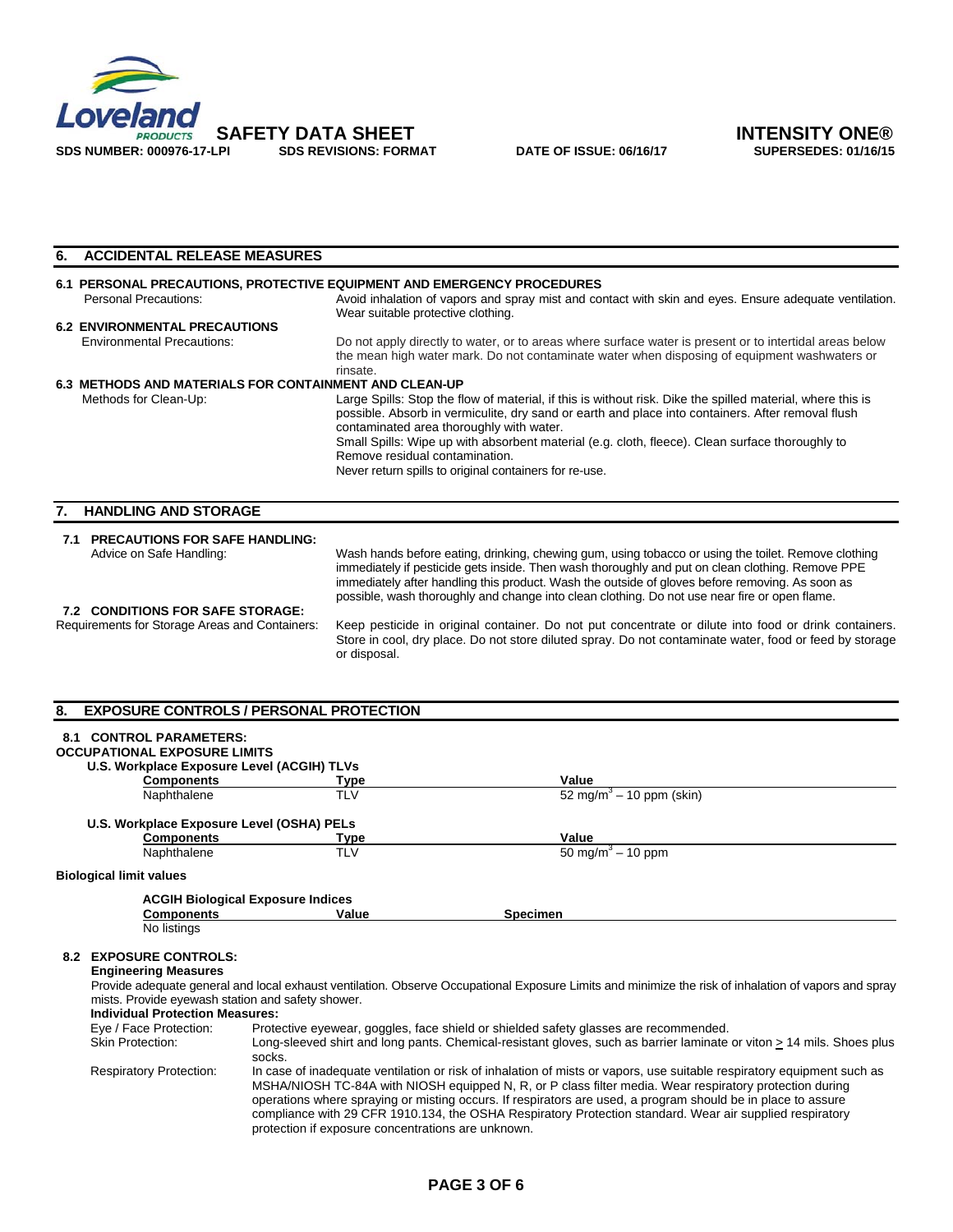

# **SAFETY DATA SHEET INTENSITY ONE®**

### **9. PHYSICAL AND CHEMICAL PROPERTIES**

| 9.1   | APPEARANCE:                                                        | Liquid                                                                                              |  |  |
|-------|--------------------------------------------------------------------|-----------------------------------------------------------------------------------------------------|--|--|
|       | ODOR:                                                              | Mild aromatic.                                                                                      |  |  |
|       | ODOR THRESHOLD:                                                    | No data available.                                                                                  |  |  |
|       | COLOR:                                                             | Light yellow.                                                                                       |  |  |
|       | pH:                                                                | $4-5$ (1% emulsion)                                                                                 |  |  |
|       | MELTING POINT / FREEZING POINT: No data available                  |                                                                                                     |  |  |
|       | BOILING POINT:                                                     | No data available                                                                                   |  |  |
|       |                                                                    | $>$ 150 °F ( $>$ 65.5 °C).                                                                          |  |  |
|       | FLAMMABILILITY (solid, gas): No data available.                    |                                                                                                     |  |  |
|       | UPPER / LOWER FLAMMABILITY OR EXPLOSIVE LIMITS: No data available. |                                                                                                     |  |  |
|       | VAPOR PRESSURE: No data available.                                 |                                                                                                     |  |  |
|       | SOLUBILITY: SOLUBILITY:                                            | Emulsifies.                                                                                         |  |  |
|       | PARTITION CO-EFFICIENT, n-OCTANOL / WATER: No data available.      |                                                                                                     |  |  |
|       | AUTO-IGNITION TEMPERATURE: No data available.                      |                                                                                                     |  |  |
|       | DECOMPOSITION TEMPERATURE: No data available.                      |                                                                                                     |  |  |
|       | VISCOSITY: (kinematic): No data available                          |                                                                                                     |  |  |
|       | SPECIFIC GRAVITY (Water = 1): $0.941$ g/ml                         |                                                                                                     |  |  |
|       | DENSITY:                                                           | 7.85 lbs/gal / 0.94 kg/L                                                                            |  |  |
| Note: |                                                                    | These physical data are typical values based on material tested but may vary from sample to sample. |  |  |

Typical values should not be construed as a guaranteed analysis of any specific lot or as specification items.

### **10. STABILITY AND REACTIVITY**

### **10.1 REACTIVITY**

- **Stable**
- **10.2 CHEMICAL STABILITY**
- Stable under normal temperature conditions. Unstable at extreme pH's, temperature and upon exposure to oxygen or UV light. **10.3 POSSIBILITY OF HAZARDOUS REACTIONS**
- No data available. Will not polymerize.
- **10.4 CONDITIONS TO AVOID**

Avoid temperatures above 90 °F (32.2 °C), exposure to air, or direct sunlight. Keep containers sealed to avoid exposure to air.

 **10.5 INCOMPATIBILE MATERIALS** 

May react with strong oxidizing agents such as chlorates, nitrates, peroxides, etc.

 **10.6 HAZARDOUS DECOMPOSITION PRODUCTS** 

Will emit oxides of hydrogen, nitrogen, and sulfur in a fire situation.

### **11 TOXICOLOGICAL INFORMATION**

### **11.3 LIKELY ROUTES OF EXPOSURE**

Eye contact. Harmful if swallowed.  $LC_{50}$  (rat):  $> 2.11$  mg/L (4 HR)[ similar product]  **LD50 Oral (rat):** > 5,000 mg/kg **LD<sub>50</sub> Dermal (rat):** > 5,000 mg/kg **Acute Toxicity Estimates:** No data available **Skin Irritation (rabbit):** Moderate irritant [similar product].  **Eye Irritation (rabbit):** Causes moderate eye irritation.  **Specific Target Organ Toxicity:** No data available. **Aspiration:** No data available **Skin Sensitization (guinea pig):** Sensitizer  **Carcinogenicity:** IARC Group 2B (limited evidence for carcinogenicity in humans). **Germ Cell Mutagenicity:** No data available **Interactive Effects:** None known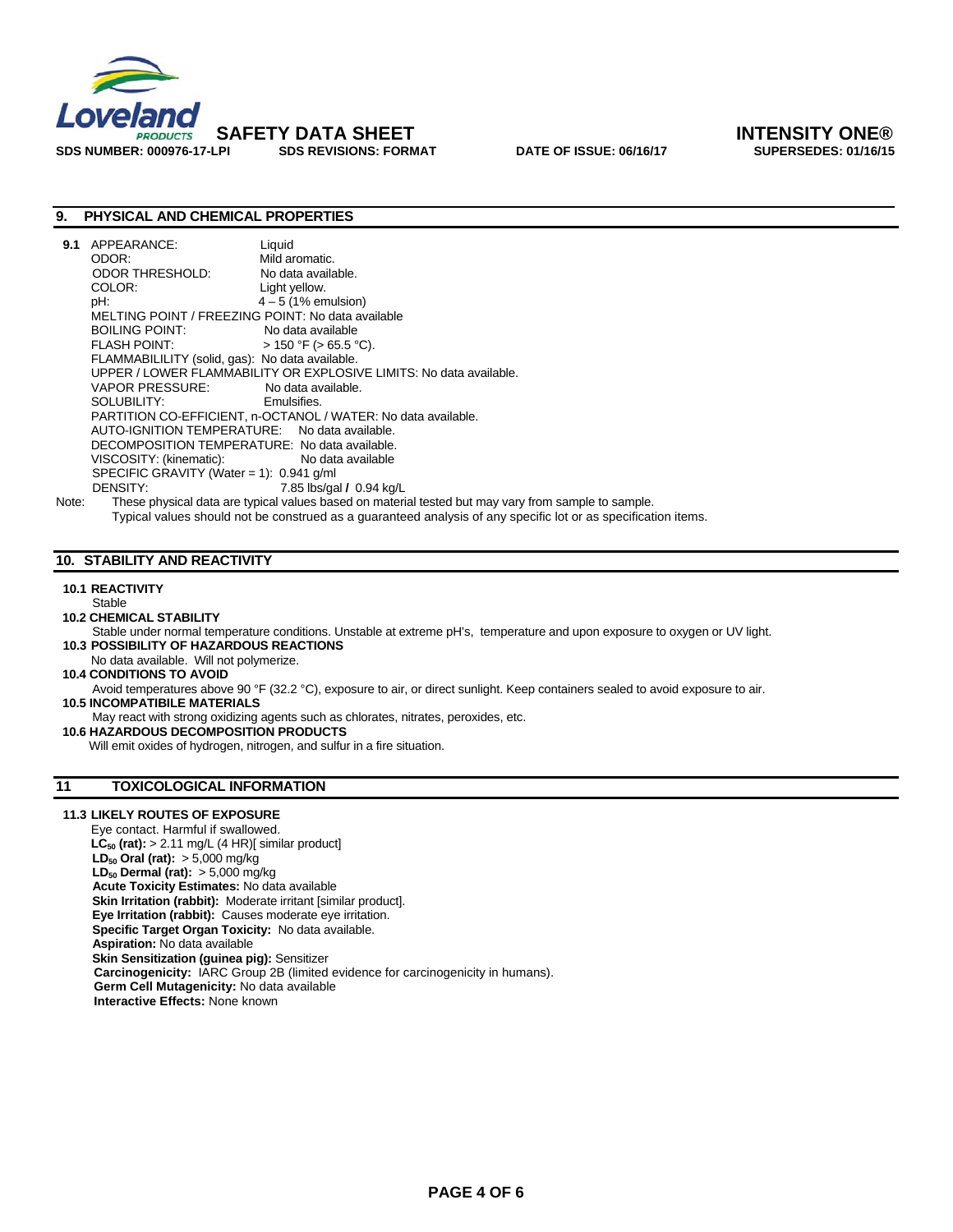

### **12 ECOLOGICAL INFORMATION**

### **12.3 ECOTOXICITY**

The product may be toxic to fish and aquatic invertebrates. However, this does not exclude the possibility that large or frequent spills can have a harmful or damaging effect on the environment. Information below is based on the technical ingredient 2,4-D acid. **Ecotoxicological Data** 

|                  | <b>Species</b> | Test Results                            |  |
|------------------|----------------|-----------------------------------------|--|
| <b>Clethodim</b> | Rainbow trout  | 19 mg/L $-$ 96-hour LC $_{50}$          |  |
|                  | Bluegill       | $33 \text{ mg/L} - 96$ -hour LC $_{50}$ |  |

 Drift or runoff may adversely affect non-target plants. Do not apply directly to water. Do not contaminate water when disposing of equipment wash water. Do not apply when weather conditions favor drift from target area.

### **12.2 PERSISTENCE AND DEGRADABILITY**

Biodegradability: No data available.

- **12.3 BIOACCUMULATIVE POTENTIAL** Bioaccumulation: No data available.
- **12.4 MOBILITY IN SOIL**

No data available.

 **12.5 OTHER ADVERSE EFFECTS**  Assessment: No data available.

### **13 DISPOSAL CONSIDERATIONS**

### **13.1 WASTE TREATMENT METHODS**

Wastes may be disposed of on site or at an approved waste disposal facility. Triple rinse (or equivalent), adding rinse water to spray tank. Offer container for recycling or dispose of in a sanitary landfill or by other procedures approved by appropriate authorities. Recycling decontaminated containers is the best option of container disposal. The Agricultural Container Recycling Council (ACRC) operates the national recycling program. To contact your state and local ACRC recycler visit the ACRC web page at http://www.acrecycle.org/. Do not contaminate water, food or feed by storage or disposal.

### **14 TRANSPORT INFORMATION**

### **14.3 LAND TRANSPORT**

**DOT Shipping Description: 119** gallons and less: NOT REGULATED BY DOT **DOT Shipping Description: Greater** than 119 gallons: NA1993, COMBUSTIBLE LIQUID, N.O.S., 9, III (NAPHTHALENE), ERG GUIDE 128

**U.S. Surface Freight Classification:** COMPOUND, TREE OR WEED KILLING, NOI (NMFC 50320, SUB 2: CLASS: 60)

### **15 REGULATORY INFORMATION**

### **15.1 SAFETY, HEALTH AND ENVIRONMENTAL REGULATIONS**

| <b>NFPA &amp; HMIS Hazard Ratings:</b>                                              | <b>NFPA</b> |                                       | <b>HMIS</b> |                                               |   |                                                    |
|-------------------------------------------------------------------------------------|-------------|---------------------------------------|-------------|-----------------------------------------------|---|----------------------------------------------------|
|                                                                                     |             | Health<br>Flammability<br>Instability | 3           | Least<br>Slight<br>Moderate<br>High<br>Severe | В | Health<br>Flammability<br>Reactivity<br><b>PPE</b> |
| <b>SARA Hazard Notification/Reporting</b><br><b>SARA Title III Hazard Category:</b> |             | Immediate<br>Delaved                  |             | Fire<br>Reactive                              | N | Sudden Release of Pressure<br>N.                   |